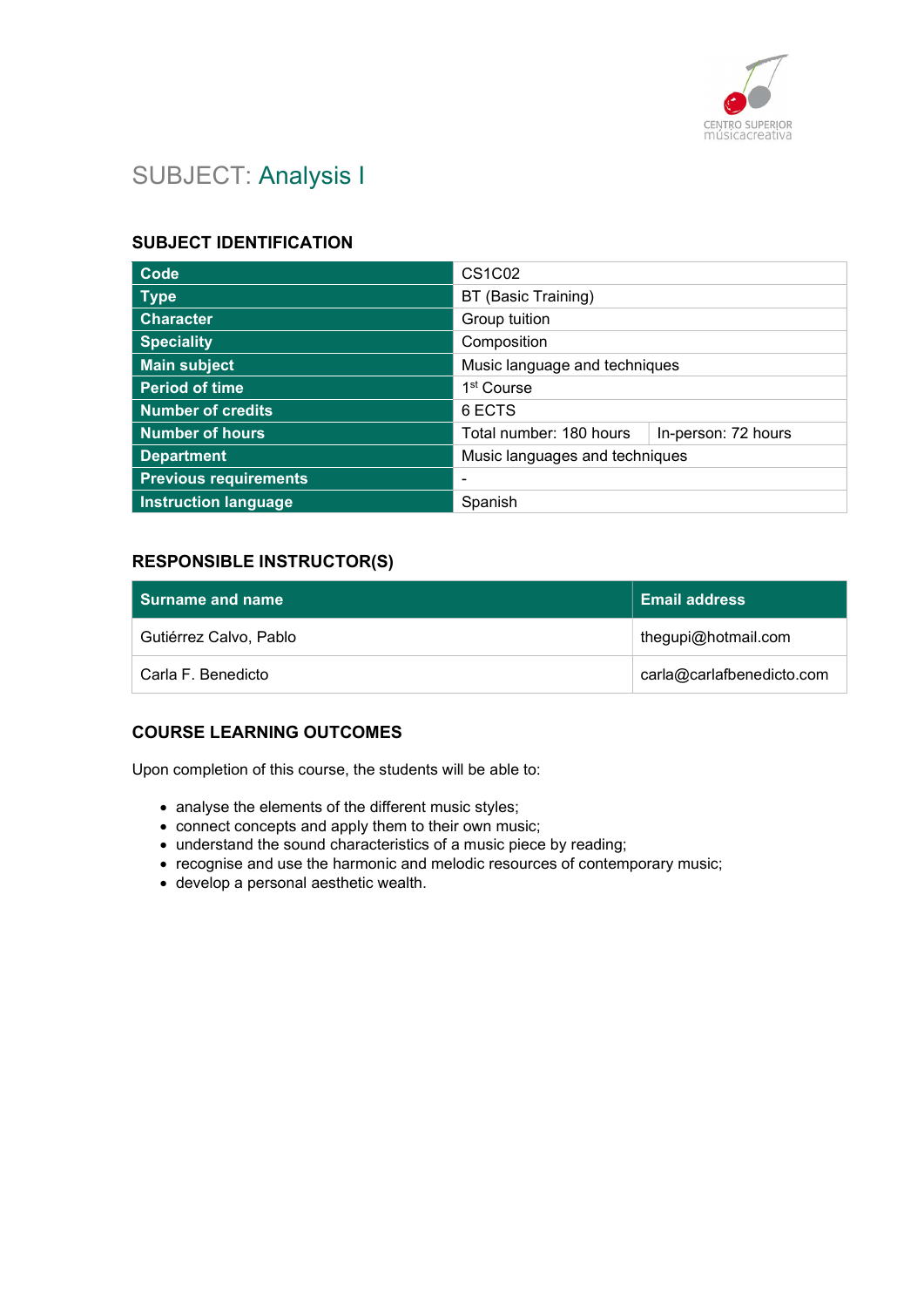

## COURSE CONTENT

# Classic Syllabus

| <b>Thematic block</b>                                     | <b>Theme/Repertoire</b>                                                                  |
|-----------------------------------------------------------|------------------------------------------------------------------------------------------|
| I. Introduction and basic                                 | Theme 1: Elements of the music language                                                  |
| concepts.                                                 | Theme 2: Music analysis typologies                                                       |
| II. Music technique in the                                | Theme 3: The Gregorian chant and the modal system                                        |
| <b>Middle ages</b>                                        | Theme 4: The primitive polyphonia                                                        |
| III. Music in the                                         | Theme 5: The Renaissance vocal music                                                     |
| <b>Renaissance period</b>                                 | Theme 6: The birth of instrumental music                                                 |
|                                                           | Theme 7: Baroque vocal music                                                             |
|                                                           | Theme 8: Contrapuntal forms                                                              |
| IV. Music in Baroque period                               | Theme 9: The fugue                                                                       |
|                                                           | Theme 10: Other Baroque instrumental forms                                               |
|                                                           | Theme 11: The influence of Baroque in contemporary music                                 |
|                                                           | Theme 12: The transition towards Classicism                                              |
|                                                           | Theme 13: The Sonnet form                                                                |
| V. Musical Classicism and<br>the classical forms          | Theme 14: The classic symphony                                                           |
|                                                           | Theme 15: Other forms and classic genres                                                 |
|                                                           | Theme 16: Influence of Classicism in the music from the XX and<br><b>XXI</b> centuries   |
|                                                           | Theme 17: The sonata form from Beethoven                                                 |
| VI. Late Classicism and pre-<br><b>Romanticism period</b> | Theme 18: Other instrumental forms                                                       |
|                                                           | Theme 19: Scenic music and instrumental music                                            |
| VII. Romanticism (I)                                      | Theme 20: The Romantic piano and the new music forms                                     |
|                                                           | Theme 21: The influence of the Romantic Piano in the Music of the<br>XX and XXI Century. |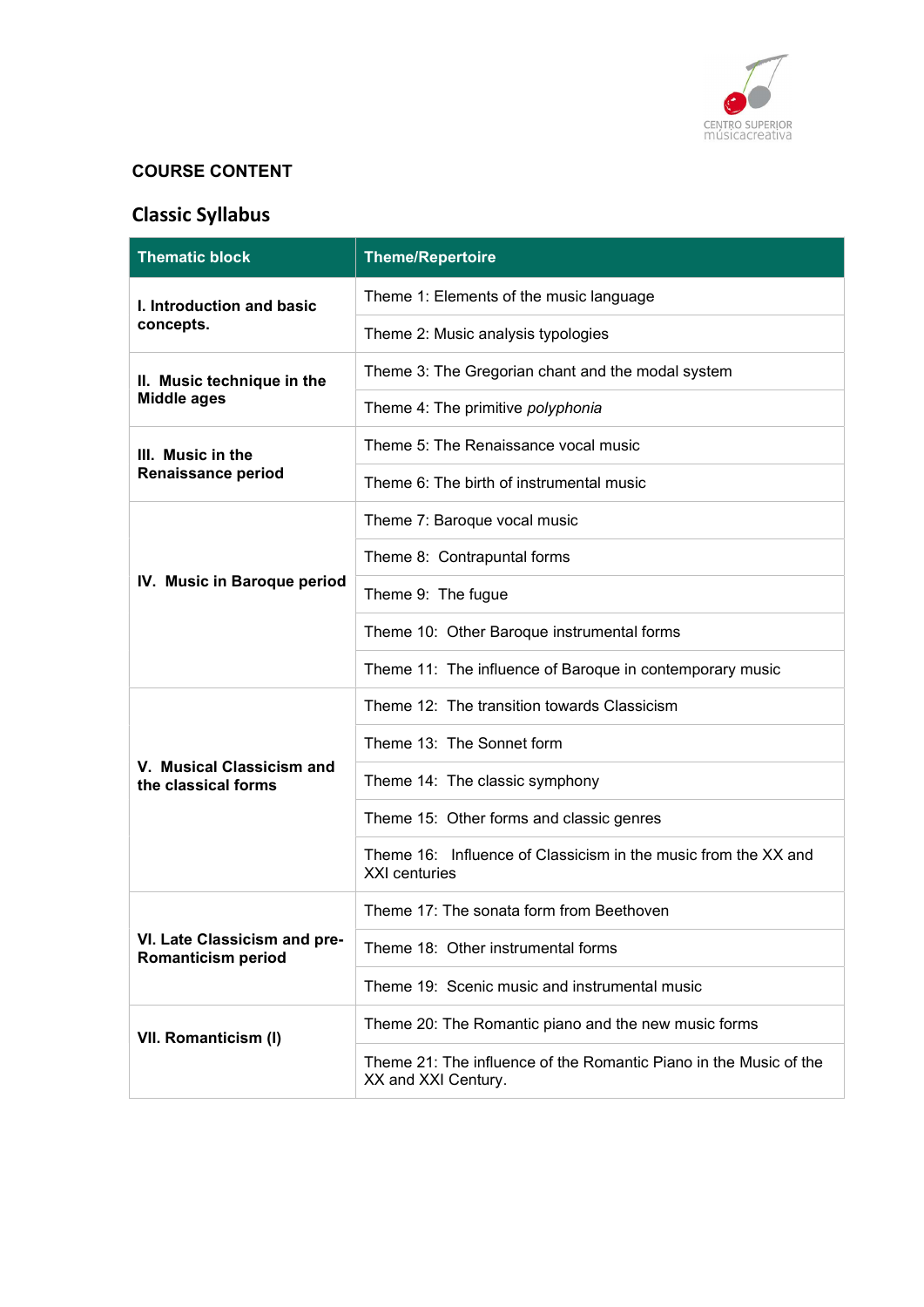

# Modern syllabus

| <b>Thematic block</b>    | <b>Theme/Repertoire</b>                                                                                             |
|--------------------------|---------------------------------------------------------------------------------------------------------------------|
| I. Presentation          | Theme 1. Explanation of the course catalogue, evaluation criteria<br>and class dynamics.                            |
| II. Introduction         | Theme 2. Assessment of the students common knowledge                                                                |
|                          | Theme 3. Nomenclature and symbology                                                                                 |
|                          | Theme 4. Synthesis of the harmonic elements that will be covered<br>during the course                               |
|                          | Theme 5. Physic-harmonic phenomenon. Pentatonic scales.                                                             |
| III. Jazz precedents     | Theme 6. Spirituals                                                                                                 |
|                          | Theme 7. Gospel                                                                                                     |
|                          | Theme 8. Blues                                                                                                      |
|                          | Theme 9. Diatonic movements. Cadences. Modulations.                                                                 |
| IV. Jazz (harmony)       | Theme 10. Secondary dominants and by extension. Modal<br>exchange (I).                                              |
|                          | Theme 11. Replacements. Altered chords. Replacements by<br>tritones. Il relative. V/III to I and V/VI to IV         |
|                          | Theme 12. Diminished chords                                                                                         |
|                          | Theme 13. Modal harmony. Modal exchange (II).                                                                       |
|                          | Theme 14. Constant structure. Polychords. Hybrid chords. 4th and<br>5 <sup>th</sup> chords. Non-functional harmony. |
|                          | Theme 15. Internal progressions (harmonic movements within a<br>chord or function)                                  |
|                          | Theme 16. Notes of the chords tensions and notes to be avoided                                                      |
| V. Jazz (melody)         | Theme 17. Ornaments                                                                                                 |
|                          | Theme 18. Pentatonic. superimposed progressions. Blues.                                                             |
|                          | Theme 19. Bebop melodies                                                                                            |
| VI. Other 'modern' music | Theme 20. Harmonic particularities and melodies of Pop, Soul and<br>Rock.                                           |
|                          | Theme 21. From The Beatles to Radiohead and their influence in<br>contemporary jazz.                                |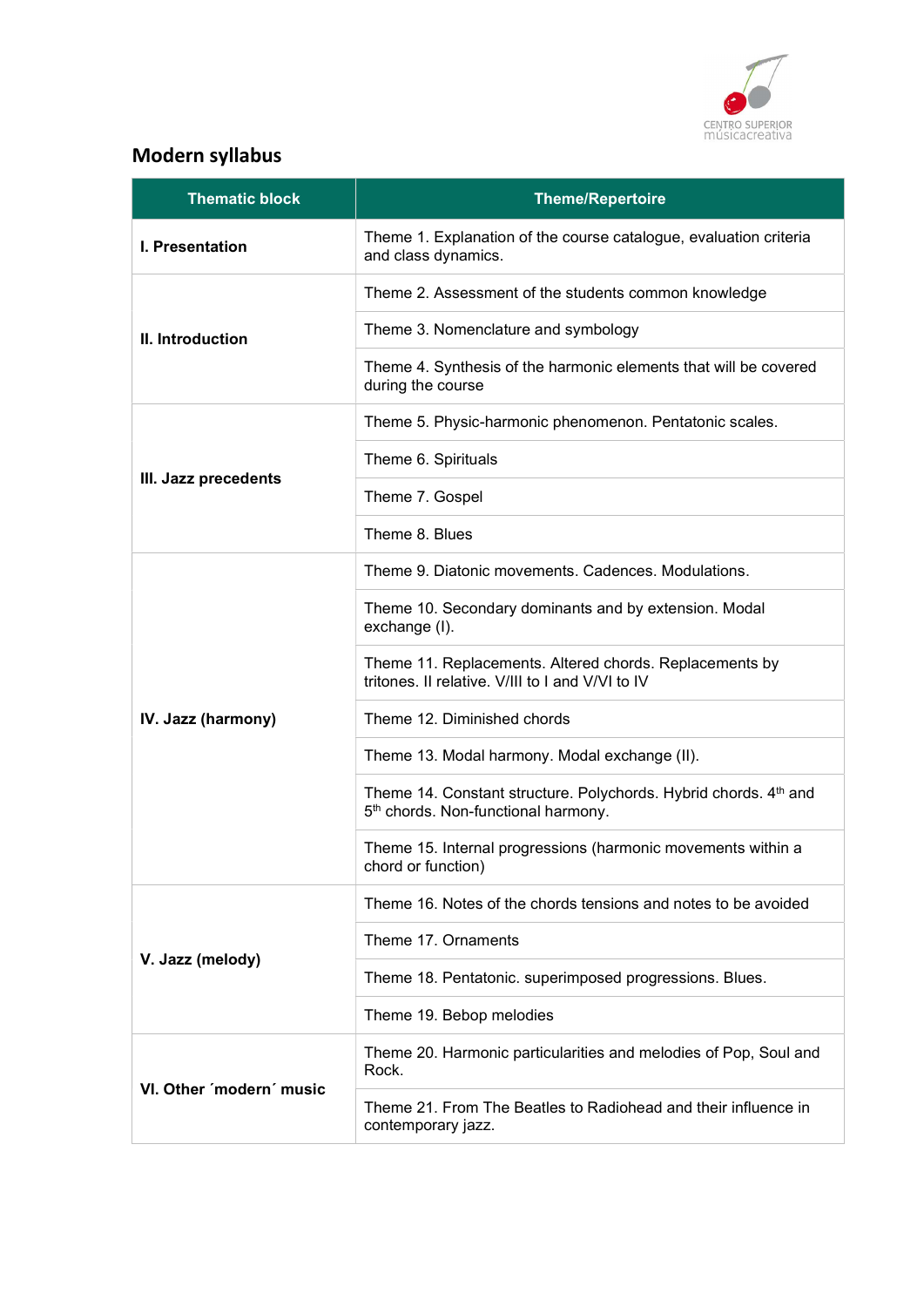

| <b>VII. Introduction to classic</b><br>music from the XX Century<br>and Soundtracks | Theme 22. Introduction of the Classical music of the XX Century.<br>Crisis of tonality and precedents. |
|-------------------------------------------------------------------------------------|--------------------------------------------------------------------------------------------------------|
|                                                                                     | Theme 23. Impressionism                                                                                |
|                                                                                     | Theme 24. Atonality, twelve-tone technique and Serialism.                                              |
|                                                                                     | Theme 25. Cinematographic music.                                                                       |
| <b>VIII. Summary and review</b>                                                     | Review of the material covered throughout the academic year.                                           |
| IX. Exam                                                                            | Evaluation test of all the knowledge acquired during the course.                                       |

#### STUDENT´S STUDY HOURS PLANNING

| <b>Activity type</b>                                           | <b>Total hours</b>   |
|----------------------------------------------------------------|----------------------|
| <b>Theoretic activities</b>                                    | 60 hours             |
| <b>Practice activities</b>                                     | 8 hours              |
| Other mandatory training activities (seminars, workshops etc.) | 2 hours              |
| <b>Test taking</b>                                             | 4 hours              |
| <b>Student self-study hours</b>                                | 106 hours            |
| <b>Total studying hours</b>                                    | $72+108 = 180$ hours |

### **METHODOLOGY**

| <b>Theoretical activities</b>                                                | The instructor will present the corresponding content as described in<br>the course chronogram. Beside the corresponding explanations, the<br>students will make use of auditions, music scores etc. |
|------------------------------------------------------------------------------|------------------------------------------------------------------------------------------------------------------------------------------------------------------------------------------------------|
| <b>Practical activities</b>                                                  | The student will present individual written assignments linked to the<br>proposed tasks in each case, in combination with group assignments<br>when applicable.                                      |
| <b>Other training mandatory</b><br>activities (workshops,<br>seminars, etc.) | Workshops, Meet the Artist sessions and other events related to the<br>subject topics.                                                                                                               |

### ASSESSMENT TOOLS

| <b>Theoretical activities</b>                                                   | Analysis and theory mid-term exam<br>Analysis and theory final exam                                                        |
|---------------------------------------------------------------------------------|----------------------------------------------------------------------------------------------------------------------------|
| <b>Practical activities</b>                                                     | Weekly assignments proposed by the instructor                                                                              |
| <b>Other educational mandatory</b><br>activities (workshops,<br>seminars, etc.) | Attendance and participation in the workshops, Meet the Artist<br>Sessions and other events related to the subject topics. |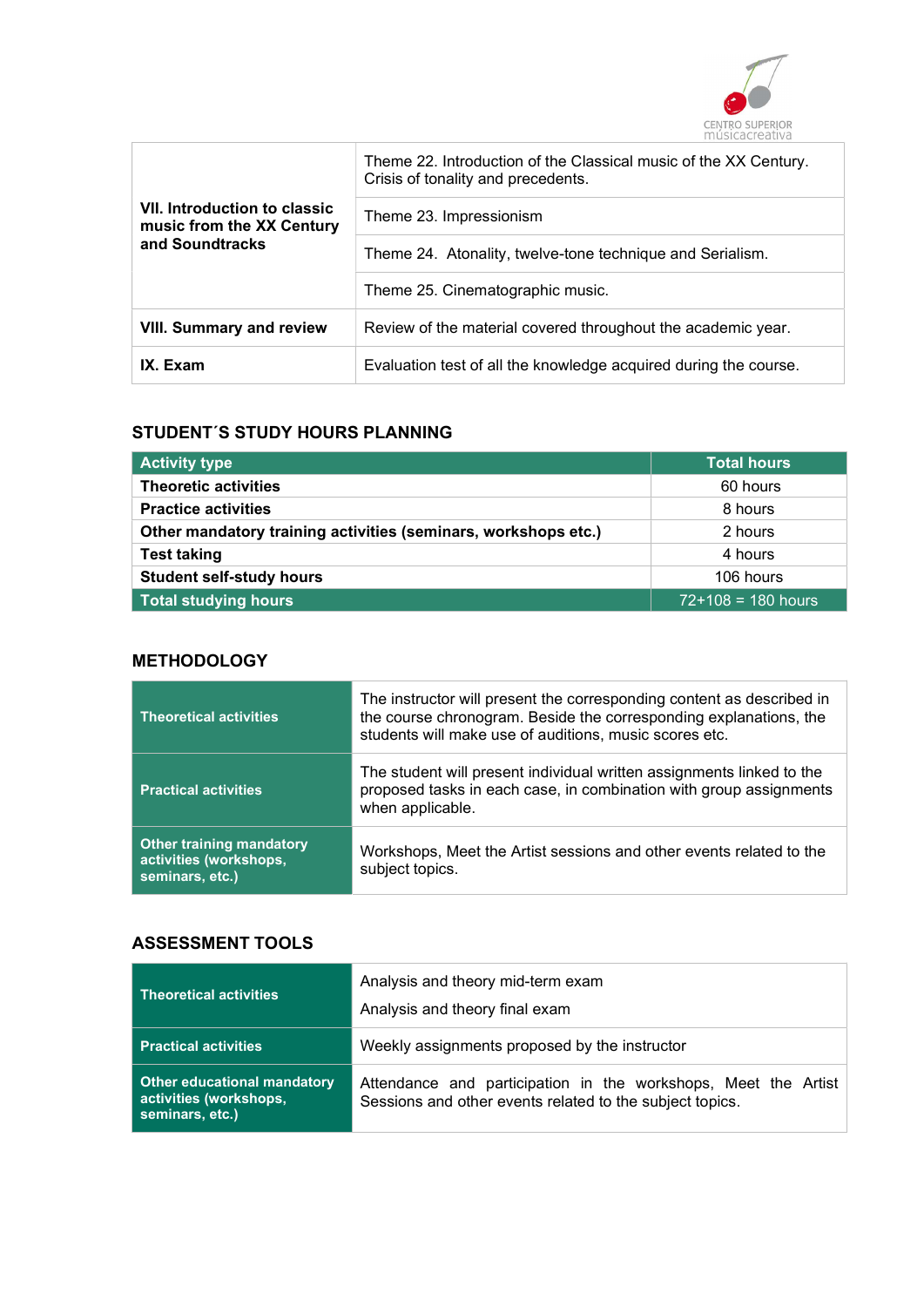

#### ASSESSMENT CRITERIA

|                                                                              | - Analyse correctly the harmony of any classic and jazz progression<br>proposed                                                                                |
|------------------------------------------------------------------------------|----------------------------------------------------------------------------------------------------------------------------------------------------------------|
| <b>Theoretical activities</b>                                                | - Analyse correctly the melodic material proposed, keeping in mind<br>the corresponding stylistic characteristics in each case                                 |
|                                                                              | - Answer correctly the theory questions in the evaluation exams                                                                                                |
|                                                                              | - Prove in each analysis deep understanding of the content                                                                                                     |
| <b>Practical activities</b>                                                  | - To fulfil the proposed assignment in the indicated timeframe with<br>creativity and aesthetic criteria                                                       |
| <b>Other training mandatory</b><br>activities (workshops,<br>seminars, etc.) | - To attend and participate in the relevant events for their education<br>(Meet the artists sessions, invited professors sessions, concerts<br>and rehearsals) |

### GRADE DETERMINATION SYSTEM

#### Grade determination system in continuous assessment

|                       | Grade percentage |
|-----------------------|------------------|
| Participation         | 5%               |
| Continuous assessment | 20%              |
| Mid-term exam         | 15%              |
| Final exam            | 60%              |
| Total                 | 100%             |

#### Grade determination system in cases of loss of continuous assessment right

|            | <b>Grade percentage</b> |
|------------|-------------------------|
| Final exam | 80%                     |
| Total      | 80%                     |

#### Grade determination system for the extraordinary assessment call

|             | <b>Grade percentage</b> |
|-------------|-------------------------|
| Retake exam | 100%                    |
| Total       | 100%                    |

#### Grade determination system for students with disabilities

In principle, the grade determination system for students with disabilities will be carried out following the criteria set for the rest of the students, ensuring equal opportunities and conditions for all the students. However, if necessary, the instructor in charge will consider the type of disability of the concerned student. Should the situation apply, the assessment conditions will be adapted in accordance to the limitations of the corresponding disability.

These considerations will be established once the concerned student enrols in the corresponding courses. For the official records, the student and/or the student representative will be requested to present the corresponding disability report for the official accreditation.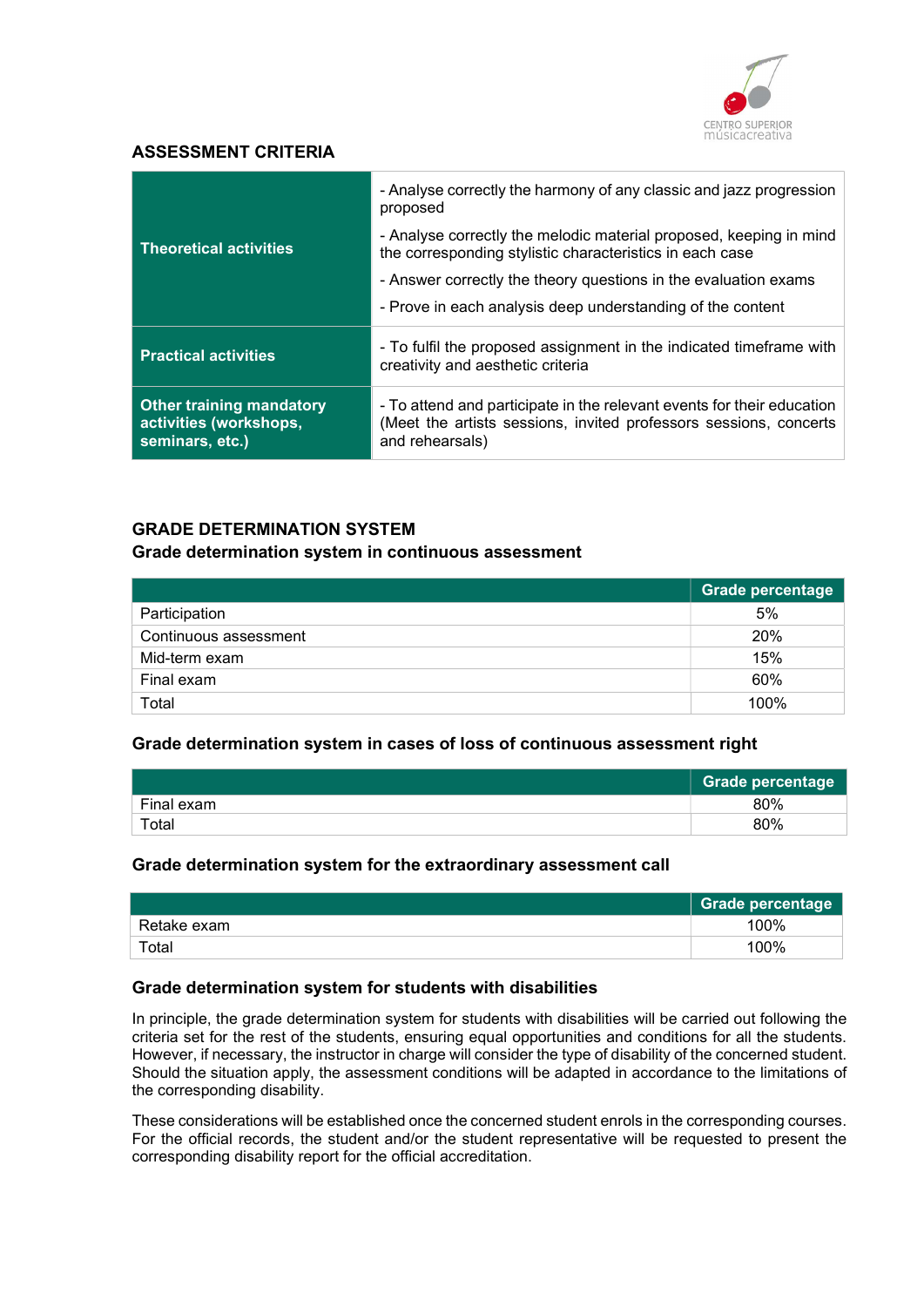

|                       | .                |  |
|-----------------------|------------------|--|
|                       | Grade percentage |  |
| Participation         | 10%              |  |
| Continuous evaluation | 20%              |  |
| Mid-term exam         | 15%              |  |
| Final exam            | 60%              |  |
| Total                 | 100%             |  |

## RESOURCES AND DIDACTIC MATERIAL

# Campus virtual https://musicacreativa.classlife.education/

## Bibliography

| l Tittle  | The Berklee Book of Jazz Harmony |
|-----------|----------------------------------|
| Author    | MULHOLLAND, J.; HOJNACKI, T      |
| Publisher | <b>Berklee Press</b>             |
|           |                                  |

| Tittle    | The Jazz harmony book |  |
|-----------|-----------------------|--|
| l Author  | David Berkman         |  |
| Publisher | Sher Music Co.        |  |

| Tittle    | La música del siglo XX |  |
|-----------|------------------------|--|
| l Author  | Robert P. Morgan       |  |
| Publisher | Akal                   |  |

| Tittle      | El ruido eterno: Escuchar al siglo XX a través de su música |  |
|-------------|-------------------------------------------------------------|--|
| l Author    | Alex Ross                                                   |  |
| l Publisher | Seix Barral                                                 |  |

# Complementary bibliography

| l Tittle         | Materials and Techniques of 20th Century Music   |  |
|------------------|--------------------------------------------------|--|
| l Author         | Stefan Kostka                                    |  |
| <b>Publisher</b> | Routledge Member of the Taylor and Francis Group |  |

| l Tittle         | Cómo escuchar la música    |  |
|------------------|----------------------------|--|
| l Author         | Aaron Copland              |  |
| <b>Publisher</b> | Fondo de Cultura Económica |  |